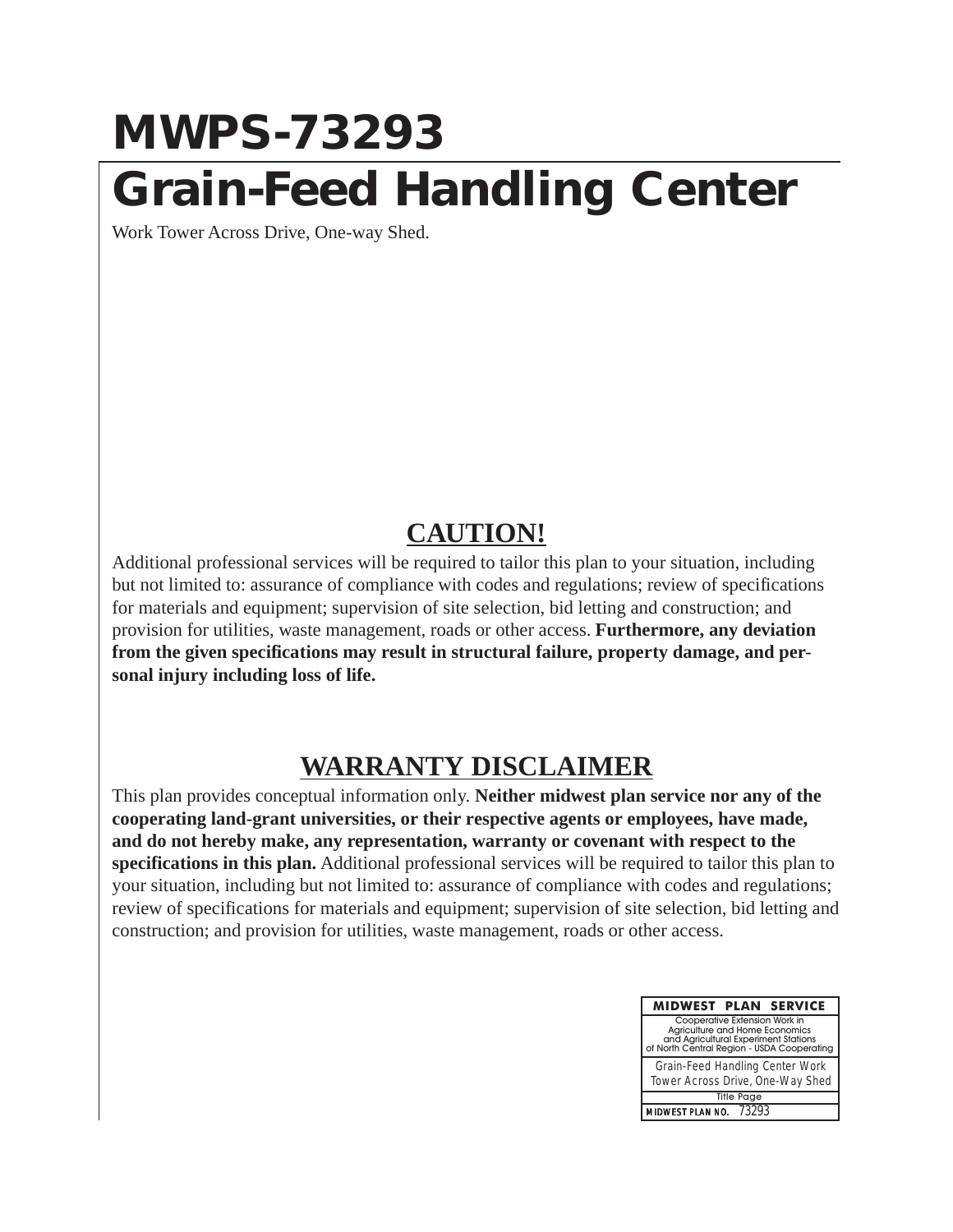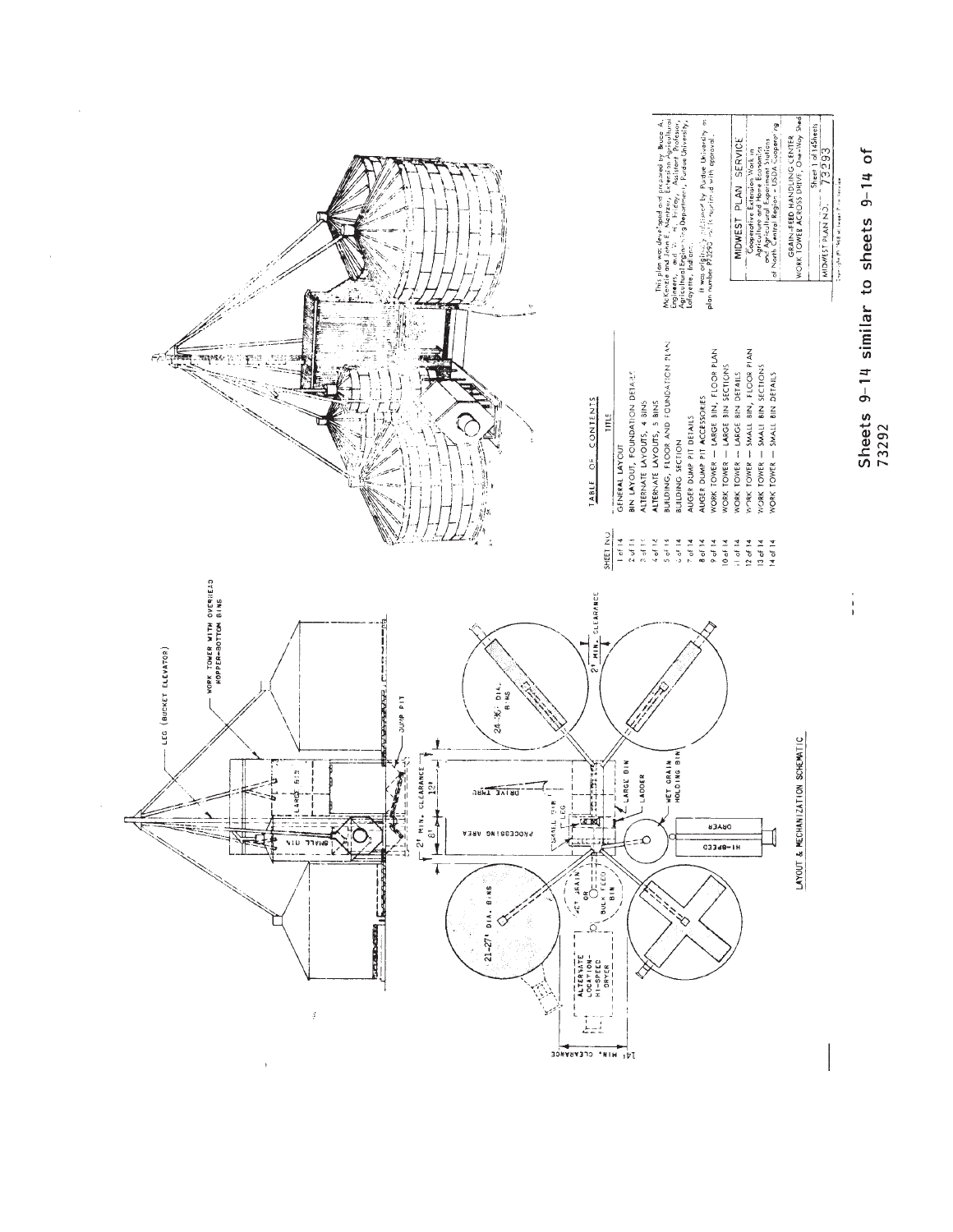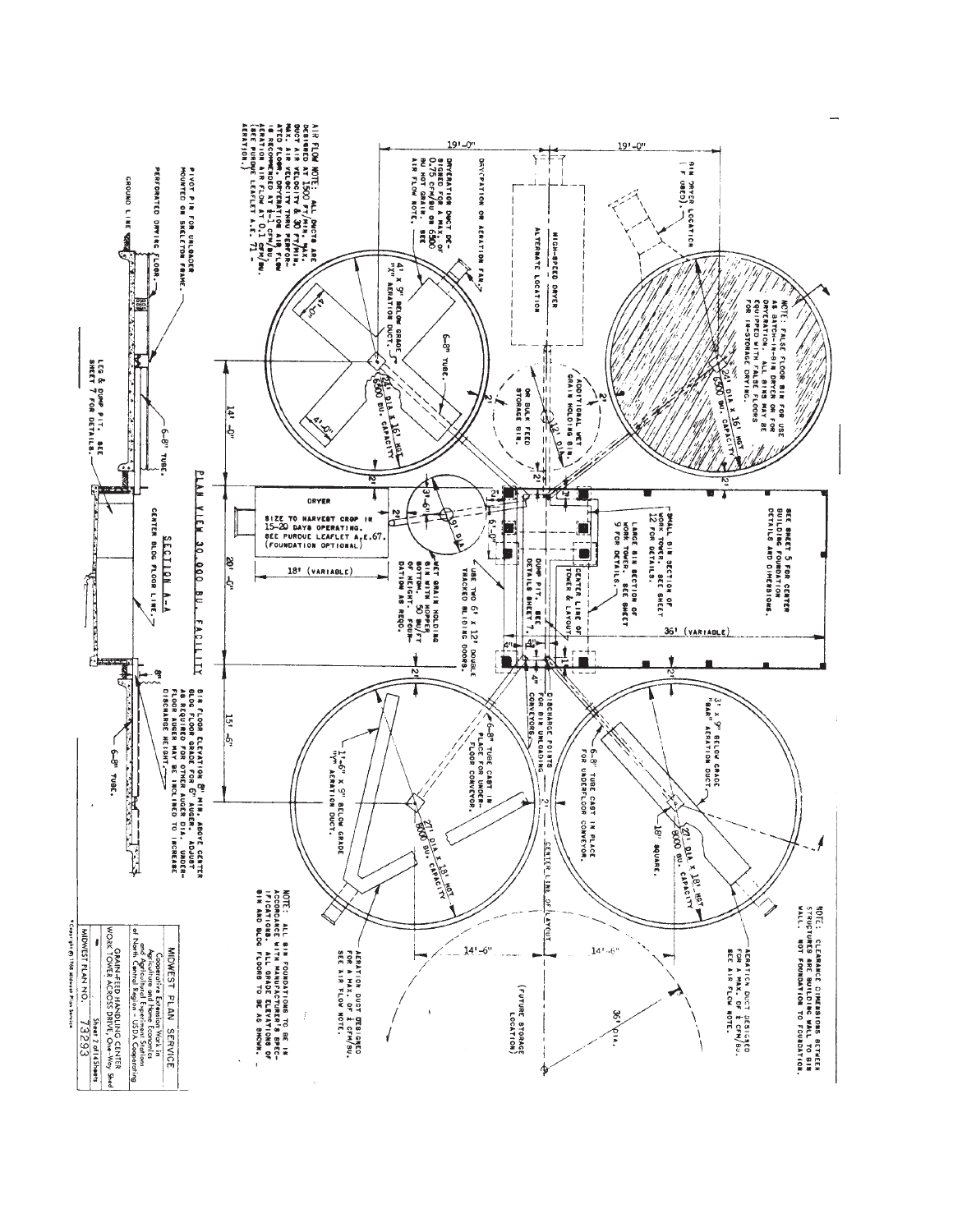| ,09<br>521<br>$.6$ t<br><b>HAHAHAHA</b><br>T<br>T<br>$\begin{array}{c}\n\bullet \\ \bullet \\ \bullet \\ \bullet\n\end{array}$<br>٥<br>℗<br>$\mathbf{\Theta}$<br>36'D X 16'H<br>(12,800 BU)<br>$\circledcirc$<br>$\mathop{\mathcal{C}}$<br>$\mathbf \Theta$<br>ຂົ<br>40,000.BN<br>$\circlede$<br>Ř<br><b>PEO</b><br>⋐<br>E<br>☉<br>$\ddot{\hat{8}}$<br>Ğ,<br>$\widehat{\odot}$                                                                                                                                                                                                                      | 1. HANDLING FLOW PATES ILLUBTRATED ARE<br>WORKABLE COMBINATIONS AND NOT LIMITED TO<br>EACH SPECIFIC FACILITY. | 2. AUGER INTAKE EXPOSURE MATCHED TO<br>CAPACITY---MINIMUM EXPOSURE - AUGER DIAM;<br>MARCITY---MINIMUM EXPOSURE - AUGER DIAM;<br>URE INCREASES HORSEPOWER NOT CAPACITY. | SWEEP UNLOADER CAPACITIES GIVEN FOR<br>UNITS WITH GRAIN SHIELDS BEHIND AUGER-<br>5                                                                   | 4. FLAT STORAGE STRUCTURES CAN BE SUBSTITUTED FOR BIN ON RIGHT SIDE OF LAYOUT.<br>TUITED FOR BIN ON RIGHT SIDE OF LAYOUT.<br>ARE INTERCHARGABLE FOR ALL LAYOUTS. |                                                                                                                                                 | MIDWEST PLAN SERVICE                                                                                                 | Cooperative Extension Work in<br>only is ulture and Home Economics<br>of North Central Rajan - USDA Cooperating<br>of North Central Rajion - USDA Cooperating | GAIN-FEED HANDLING CENTER<br>WORK TOWER ACROSS DRIVE, EQUAL SHEDS<br>Sheet 3 of 14Sheets | 73293<br>Service<br>castrach Rt. 1968 alternati Pierr<br>MIDWEST PLAN NO. |
|-----------------------------------------------------------------------------------------------------------------------------------------------------------------------------------------------------------------------------------------------------------------------------------------------------------------------------------------------------------------------------------------------------------------------------------------------------------------------------------------------------------------------------------------------------------------------------------------------------|---------------------------------------------------------------------------------------------------------------|------------------------------------------------------------------------------------------------------------------------------------------------------------------------|------------------------------------------------------------------------------------------------------------------------------------------------------|------------------------------------------------------------------------------------------------------------------------------------------------------------------|-------------------------------------------------------------------------------------------------------------------------------------------------|----------------------------------------------------------------------------------------------------------------------|---------------------------------------------------------------------------------------------------------------------------------------------------------------|------------------------------------------------------------------------------------------|---------------------------------------------------------------------------|
| ب<br>الس <sub>ا</sub> بھیا۔<br>$151 - 61$<br>3<br>⊜<br>∍<br>म्<br>पश्च<br>सर्वे<br>SMALL ELEVATOR LEG $\frac{J}{m}$<br>ony or not grain Leg<br>for continuous flow<br>E<br>(750)<br>$\mathbb{G}% _{M_{1},M_{2}}^{\alpha,\beta}$<br>⊕<br>$\mathfrak{S}$<br>ιŒ<br>≀£S<br>IJ                                                                                                                                                                                                                                                                                                                           | 2500-3000 BU/HR FLOW RATE<br>40,000 BU                                                                        | CAPACITY H-P<br>CAPACITY H-P<br>BU/HR<br>312E<br><b>LENGTH</b><br>HE IGHT                                                                                              | નુ<br>t,<br>2500-3000<br>9x6"<br>$\bar{\tilde{\mathbf{c}}}$<br>ង្គ័ង្គ<br>$\bf \hat{S}$<br>ā                                                         | Ю<br>Ħ<br>2500<br>$\ddot{\mathtt{a}}$<br>÷<br>ā,                                                                                                                 | n,<br>S<br>2500<br>2500<br>్టే<br>$\stackrel{\scriptscriptstyle\rm E}{\scriptscriptstyle\rm \odot}$<br>$\bar{\mathbf{z}}$<br>$\bar{\mathbf{s}}$ | ഹ<br>Ħ<br>1000-1200<br>2500<br>$5\,$<br>ఙ<br>$\frac{5}{2}$<br>ā                                                      | $\sim$<br>$\sim$<br>1000-1200<br>ق<br>ង្គ<br>ř<br>ō                                                                                                           | $\sigma$<br>500-700<br>88<br>စ်<br>4x6"<br>ਕੇ<br>ă,                                      |                                                                           |
| $-95$<br>E UNDERFLOOR AUGER<br>$\overline{12}$<br>$+1.9 - 10$<br>GRAVITY SPOUTS<br>DRYER UNLOAD AUGER<br>RECEIVING DUMP AUGER<br>$\mathfrak{S}$<br>$\frac{1}{2}$<br>$\mathfrak{S}$<br>$2710$ X $1811$<br>(9000 BU)<br>$\mathfrak{D}% _{T}=\mathfrak{D}_{T}\!\left( a,b\right) ,\ \mathfrak{D}_{T}=C_{T}\!\left( a,b\right) , \label{eq-qt:cong}%$<br>SWEEP<br>ELEVATOR LEG<br>$15! - 6"$<br>ඔ<br>☺<br>30,000.80<br>تې<br>:∲<br>$\circlede$<br>⋖,<br>۴<br>$-31 - 6$ "<br>$\circledast$<br>$\odot$<br>ā<br>E<br>φ<br>$\tilde{\circ}$<br>J<br><u>ල</u><br>$\mathfrak{S}% _{A}^{\alpha\beta}$<br>⊚<br>킈 | 1500-2000 BU/HR FLOW RATE<br>30,000 BU                                                                        | <b>SOOK</b><br>ESTIMATED<br>CAPACITY H-P<br>BU/HR<br>5125<br><b>LENGTH</b><br>HEIGHT                                                                                   | œ<br>۰<br>J,<br>J,<br>1500-2000<br>ဧ<br>အစီး<br>စီးစီး<br>ġ<br>š<br>ā                                                                                | $\mathrel{\circ}$<br>ო<br>1500<br>$\mathbf{\hat{p}}$<br>٠ő<br>÷<br>$\mathbf{a}$                                                                                  | 585<br>S<br>ా<br>1500<br>1500<br>å,<br>ق<br>ន៍<br>Ñ                                                                                             | $\mathcal{Q}$<br>$\mathfrak{t}^{\mathsf{st}}$<br>్<br>1000-1200<br>1500<br>Ō<br>စ်<br>ā<br>à                         | $\mathbb{C}^{\mathbf{Q}}$ or $\mathbb{R}^{\mathbf{Q}}$<br>Ħ<br>$\frac{3}{2}$<br>1500-2000<br>1000-1200<br>$\mathbf{\hat{Q}}$<br>÷ه<br>$\frac{5}{2}$<br>ō      | ຸດຕ<br><b>DOOR</b><br>BOOSE<br>်စစ်<br>ဖွ<br>Ë.<br>$\tilde{\mathcal{B}}$                 |                                                                           |
| RETURN DUMP AUGER<br>UNDERFLOOR AUGER (D)<br>2493 1614<br>SWEEP<br>UNLOADER<br><b>L</b> WET GRAIN<br>1<br>建排出<br>☺<br>$\mathbf{\widehat{\Xi}}$<br>€<br>.61<br>ıΖ<br>IJ<br>ı ÇÇ<br>53.<br>2410 X 161H<br>೨<br>پيا<br>€<br>İ                                                                                                                                                                                                                                                                                                                                                                          | 20,000 BU                                                                                                     | ğ<br>ESTIMATED<br>CAPACITY H-P<br>BU/HR<br><b>1000-1200 BU/HR FLOW RATE</b><br>312E<br><b>LENGTH</b><br><b>HEIGHT</b><br>300 <sup>2</sup>                              | œ<br>$\tilde{\phantom{a}}$<br>$\frac{3}{2}$<br>$\frac{3}{2}$<br>1000-1200<br>$1200(\text{H}\text{T})$<br>Б<br>$7\times5$<br>55<br>ā<br>×<br>$\infty$ | చ<br>$\circ$<br>$\sim$<br>H<br>1000-1200<br>1200(WET)<br>Ъ<br>÷.<br>ক<br>ā<br>చ<br>$\circ$                                                                       | చి<br>$\vec{\omega}$<br>$\sim$<br>$\sim$<br>1000-1200<br>1000-1200<br>÷.<br>å.<br>$\bar{a}$<br>ā<br>చి<br>$\vec{\omega}$                        | $\mathbb{S}^n$ $\mathbb{C}^n$<br>$\sim$<br>1000-1200<br>1000<br><b>4086"</b><br>å.<br>Ā<br>ġ<br>$\mathbb{S}^2$<br>τ, | ی س<br>Ħ<br>킈<br>1000-1200<br>3000<br><b>40R6"</b><br>È<br>õ<br>$\mathbf{r}_{\alpha}$<br>$\circ$                                                              | $2 - 7$<br>Ħ<br>1000-1200<br><b>Elgan</b><br>$rac{1}{2}$<br>ഄ<br>ī š<br>$\equiv$         |                                                                           |
| ۵<br>۹<br>き<br>ā<br>$\circ$<br>٤<br>⊙<br>Œ<br>(ပ<br>$12 - 6$ "<br>⊜<br>E<br>$\frac{110 \times 1874}{4500 \text{ B}0}$<br>$\Theta$<br>$\frac{3}{2}$<br>2110<br>181<br>172<br>長木<br>ì                                                                                                                                                                                                                                                                                                                                                                                                                 | 20,000 BU<br>APPROXIMATE TOTAL CAPACITY-                                                                      | ALTERNATIVE HANOLING RATES-<br>GRAIN HANOLING EQUIPMENT                                                                                                                | RECEIVING DUMP AUGER<br>GRAVITY SPOUTS<br>ELEVATOR LEG                                                                                               | RETURNI DUMP AUGER<br>UNDERFLOOR AUGER                                                                                                                           | UNDERFLOOR AUGER<br>UNDERFLOOR AUGER                                                                                                            | UNDERFLOOR AUGER<br>SWEEP UNLOADERS                                                                                  | HET GRAIN UNLOAD AUGER<br>SWEEP UNLOADERS                                                                                                                     | SMALL ELEVATOR LEG<br>(FOR CONTINUOUS FLOW DRYER)<br>DRYER UNLOAD AUGER                  |                                                                           |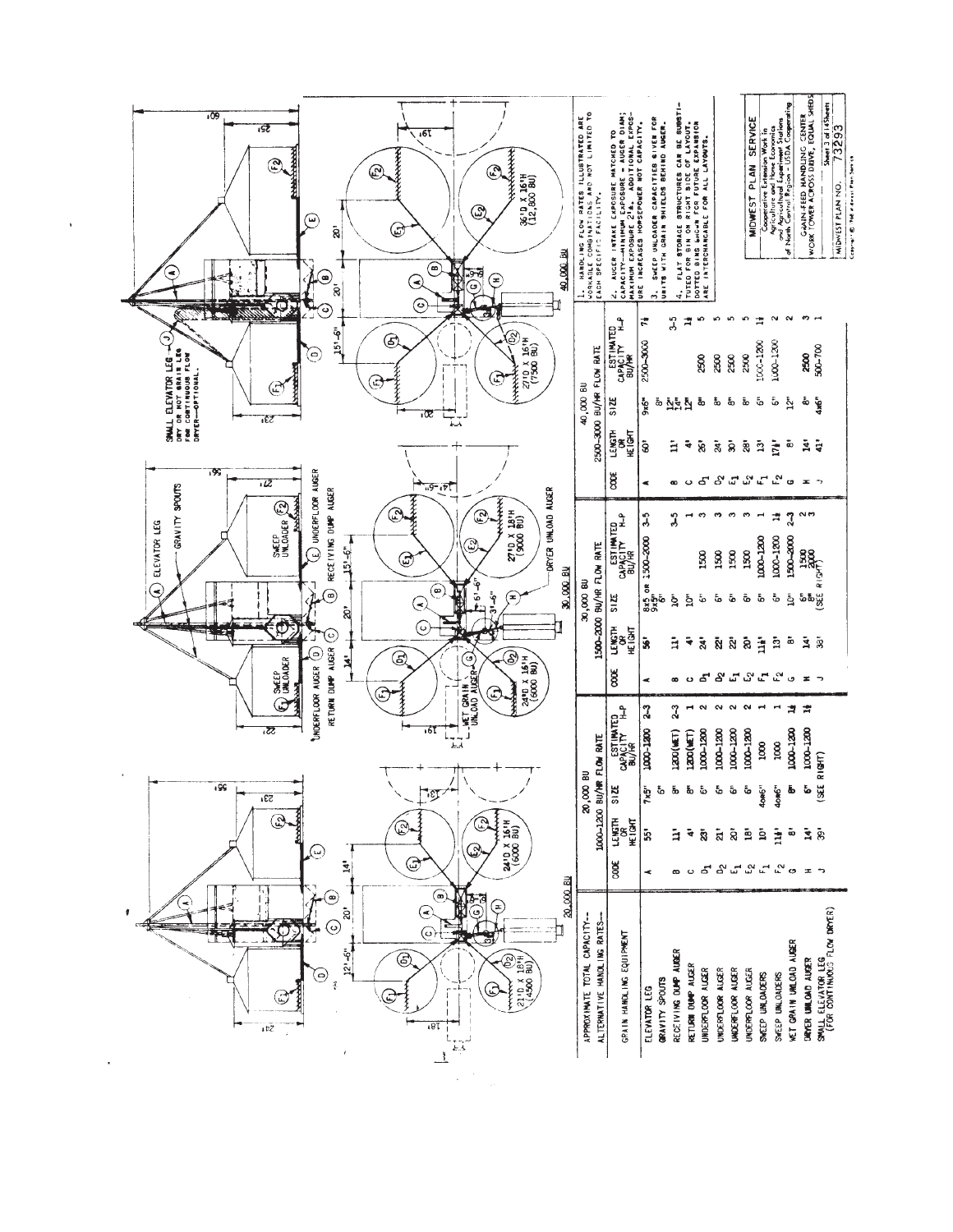| DRYER UNLOAD AUGER<br>MET GRAIN UNLOAD AUGER<br>SWEEP UNLOADERS<br>SPALL ELEVATOR LEG<br>(FOR CONTINUOUS FLOW DRYER)<br>SMEEP UNLOADERS<br><b>SMEEP UNLOADERS</b><br>JNDERELOON AUGER<br>UNDERFLOOR AUGER<br>UNDERFLOOK ALCER<br>UNDERFLOOR AUGER                                                                                                                                                                                        | GRAIN HANDLING EQUIPMENT<br>APPROXIMATE TOTAL CAPACITY-<br><b>RETURN DUNF AUGER</b><br><b>RECEIVING PUNE AUGER</b><br>STUDY SPOUTS<br>ELEVATOR LEG<br>ALTERNATIVE HANDLING RATES-<br>MUEREL SOR AUGER                                                                                                                                                                                                                                                                                                                                                                                                                                              | 22!<br>17!<br>₩<br>(ټ)<br>Ę<br>20.000.3U<br>ີດ<br>Ş<br>¢,<br>τ)<br>69<br>٨<br><b>up</b><br>$5 - 5$                                                                                                                                                                                                                                                                                                                          |
|------------------------------------------------------------------------------------------------------------------------------------------------------------------------------------------------------------------------------------------------------------------------------------------------------------------------------------------------------------------------------------------------------------------------------------------|----------------------------------------------------------------------------------------------------------------------------------------------------------------------------------------------------------------------------------------------------------------------------------------------------------------------------------------------------------------------------------------------------------------------------------------------------------------------------------------------------------------------------------------------------------------------------------------------------------------------------------------------------|-----------------------------------------------------------------------------------------------------------------------------------------------------------------------------------------------------------------------------------------------------------------------------------------------------------------------------------------------------------------------------------------------------------------------------|
| ా బొబా<br>a a a a a a<br>$\ddot{\tau}$<br>$\tilde{\omega}$<br>$\frac{1}{2}$<br>$\tilde{\mathbf{z}}$<br>$\tilde{\mathcal{S}}$<br>$\tilde{\mathcal{S}}$<br>$\tilde{\Omega}$<br>$\dot{H}$<br>7<br>∘≌<br>ې<br>ဇွ<br>్తా<br>$\sigma_{\!\!\!j}$<br>헢<br>್ಚಿ<br>ي<br>୍ର                                                                                                                                                                         | 3000<br>റ ഗ<br>×<br>1000-1200 BIJ/HR FLOW RATE<br><b>RENE</b><br><b>HEIGHT</b><br>ã<br>ĸ,<br>Ę<br>$\tilde{\mathbf{e}}$<br><b>DB</b> 000 BU<br>31ZE<br>$\tilde{\mathbf{z}}$<br>ၐၞ<br>ي<br>؋<br>ဇ္ဒ<br>$\frac{1}{2}$                                                                                                                                                                                                                                                                                                                                                                                                                                 | 31'0 x 0'15<br>٤<br>$\mathfrak{E}$<br>Ć<br>٤<br>$\hat{\epsilon}_2$<br>23 <sup>t</sup><br>2                                                                                                                                                                                                                                                                                                                                  |
| $\overline{33}$<br>(LHDI è<br><b>0021-0001</b><br>(130)(W1)<br>1000-1200<br>1000-1200<br>1000-1200<br>1000-1200<br>1000<br>1000                                                                                                                                                                                                                                                                                                          | ESTIMATED<br>CAPACITY H-P<br>BU/HR<br>1000-1200<br>1000-1200<br>1300 (MET)<br>1200 (WET)<br>E                                                                                                                                                                                                                                                                                                                                                                                                                                                                                                                                                      | 19 <sup>1</sup><br>MET.GRAIN<br>UNLOAD AUGER<br>UNDERFLOOR AUGER<br>RETURN DIAMP AVGER<br><b>LOAD AUGERY</b><br>$(6000 \text{ b})$<br>رميم<br>β<br>SMEEP<br>SMEEP<br>G                                                                                                                                                                                                                                                      |
| Ω<br>$\vec{\omega}$<br>$\vec{c}$<br>Д<br>$\mathcal{C}$<br>$\mathcal{E}$<br>مری ہے۔<br>TH.<br>щ<br>щŗ<br>le'<br>$\frac{8}{2}$<br>16t<br>ê,<br>$\widetilde{\mathbf{x}}$<br>€<br>$\tilde{a}$<br>ត្<br><b>SEE RIGHT</b> )<br>ڇ<br>o,<br>$\frac{\sigma_{\rm c}}{2}$<br>್ತಾ<br>۰<br>ୁ<br>ية<br>1500-2000<br>1000-1200<br>1000-1200<br>1000-1200<br><b>DSCC</b><br>$\frac{150}{20}$<br>1500<br><b>E</b> 80<br>1500<br>2-3                       | 3000<br>$\circ$<br>ā<br>1500-2000 BU/HR FLOW RATE<br>$\begin{array}{c}\n\hline\n\text{HOMI} \\ \text{MOMI}\n\end{array}$<br>PS <sup>1</sup><br>ξ<br>부<br>÷<br>30,000 BU<br>321S<br>ex5"<br>ដ្<br>1Ò"<br>ç<br>$\tilde{\phi}$<br>ې<br>ESTIMATED<br>CAPACITY H-P<br>BU/HR<br>1500-2000<br>1500                                                                                                                                                                                                                                                                                                                                                        | ලි<br>$\widehat{\Theta}$<br>6)<br>na oxo oc<br>6<br>S<br>$\circ$<br>8<br>7<br>$\widehat{\boldsymbol{\epsilon}}$<br>$-6, -6$<br>D<br>్ర<br>☜<br>$\epsilon$<br>RECEIVING DUMP AUGER<br>ELEVATION LEG<br>$\widehat{\mathfrak{S}}$<br>٣<br>$\frac{2410 \times 1611}{(6000 \text{ BU})}$<br>€<br>SMEEP<br>UNLOADER<br>Ŀ,<br>STUDE YOUNG<br>UNDERFLOOR ALGER<br>ك<br>$24$ <sup>1</sup>                                            |
| ь<br>င္သားစာ<br>$\mathbb{C}^n$<br>$\mathfrak{c}_2$<br>ىر<br>C,<br>$\sqrt{2}$<br>$\sqrt{2}$<br>$\mathbf{m}$<br>144.<br><b>Jdi</b><br>10<br>ίġ.<br>ত্র<br>ď<br>i pč<br>$\ddot{c}$<br>4x6<br>្ម<br>يە<br>$\frac{\sigma_{\rm s}}{2}$<br>್ಕ್ಲೌ<br>တ္ဖက္<br>್ತಾ<br>್ತಿ<br>1500-2000<br>1000-1200<br>1000-1200<br>0021-0001<br>$00L - 005$<br>0062<br>0092<br>2500<br>2500<br>3500                                                              | ىم<br>س<br>Ĵ<br><b>SODE</b><br>$\mathcal{L}$<br>റ ത<br>×<br>2500-3000 BU/HR F.<br>$\begin{array}{c}\n\overline{5} \\ \overline{3} \\ \overline{4}\n\end{array}$<br>HE IGHT<br>57.<br>νš,<br>Ę<br>$\vec{r}$<br>36,000.8U<br>371S<br>9x6'<br>$\frac{1}{2}$ ស្តីថ្មី $\frac{1}{2}$<br>ၛ<br>LOW RATE<br>ESTIMATED<br>CAPACITY H-P<br>BU/HR<br>BU/HR<br>0006-0092<br>3600                                                                                                                                                                                                                                                                               | 26'<br>54'<br><b>DEYER-</b><br>SHALL ELEVATOR LEG-<br><b>MAY CR HUT JRAIN</b><br>FOR CONTINUOUS F.<br>۴<br>SPITURAL<br>13'<br>Ę<br>69)<br>51<br>ie.<br>ing is a series of the series of the series of the series of the series of the series of the series of the series of the series of the series of the series of the series of the series of the series of the series of the ser<br>ے<br>ن<br>$\mathcal{Z}$<br>ڪَ<br>Å |
| 2,<br>븠<br>مبر<br>u w u<br>$\omega$<br>MIDWEST PLANTNUM<br>Cooperative Extension Work in Cooperation (Section 2)<br>And Agriculture I Experiment Specials<br>and Agriculture I Experiment Specials<br>of North Central Region - USEA Cooperating<br><b>GLAIN LEED HANDLING CENTRE</b><br>Way Meer ACROSS DRIVE, One Way Shed<br>anne M.V.G. Widway<br>MIDWEST PLAN SERVICE<br>$\epsilon$<br>Plen Servine<br>Sheet 4 of 14Shoets<br>73293 | ŗ.<br>$7+$<br>蒜<br>$\omega$<br>2. AUGER INTE.<br>CAPACITY-MINIMUM EXPOS<br>MAXINUM EXPOSURE 21%.<br>4, FLAT STORAGE STRUCTURES CAN BE BUBST!-<br>TUTEC FOR BIN CN RIGHT SIDE OF LAYOUT.<br>DOTTED BINS SHOWN FCR FUTURE EXPANSION<br>UNITS WITH GPAIN SMIELDS BEMIND AUGER,<br>ؽ<br>l. HANDLIKY FICM RATES HLUSTRATED ARE<br>WORKARE COMPINATIONS AND NOT LIMITED TO<br>EACH SPECIFIC FACILITY<br>ARE INTERCHANGABLE FOR ALL LAYOUTS.<br>CAPACITY--MIA.IMUM EXPOSURE = AUGER DIAM;<br>MAXINUM EXPOSURE 21%, ADDITIONAL EXPOS<br>URE INGREASES MORSEPOWER NOT CAPACITY.<br>SWEEP UNLOADER CAPACITIES GIVEN FOR<br>AUGER INTAKE EXPOSURE MAILDIED TO | 20.000.90<br>ģ<br>€<br>$\begin{smallmatrix} (c) \ \alpha & \beta \end{smallmatrix}$<br>٣<br>(œ)<br>۰<br>$\widehat{\mathbb{C}}$<br>(600050)<br>E<br>171<br>7,28)<br>7,00 <b>0</b><br>ø<br>٣<br>€<br>يم<br>유동<br>문화<br>î,<br>ನ<br>29,<br>嚣<br>٦<br>571                                                                                                                                                                        |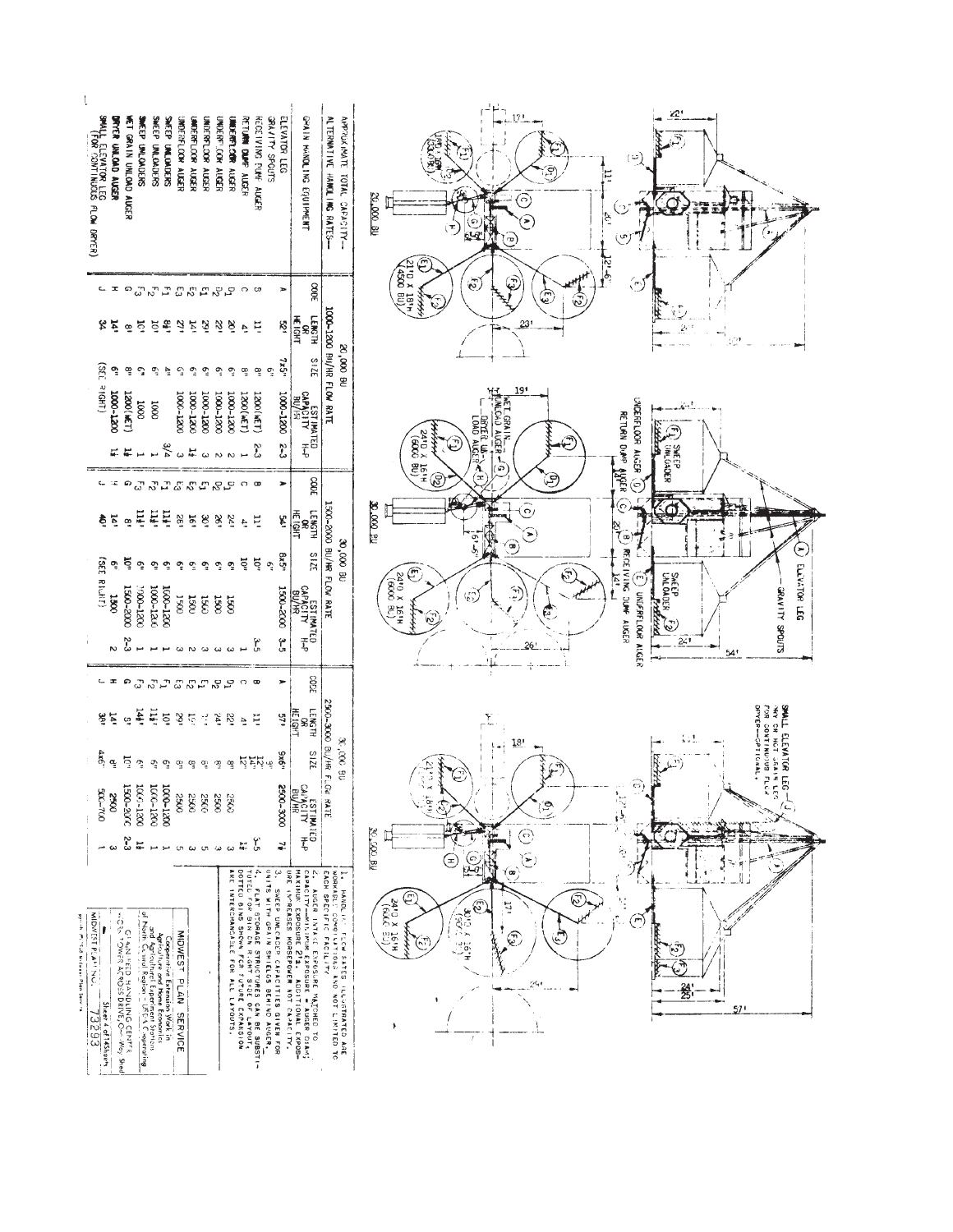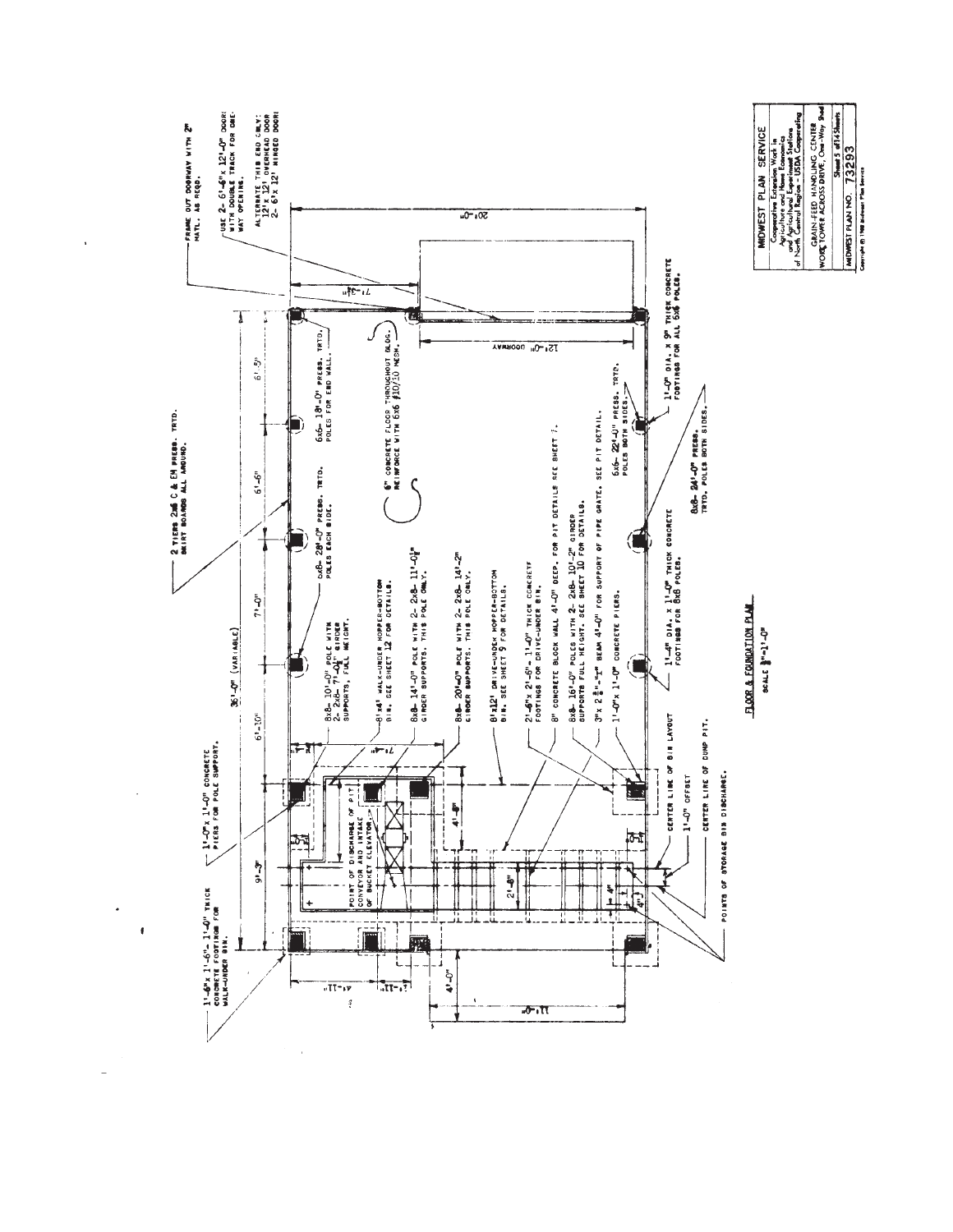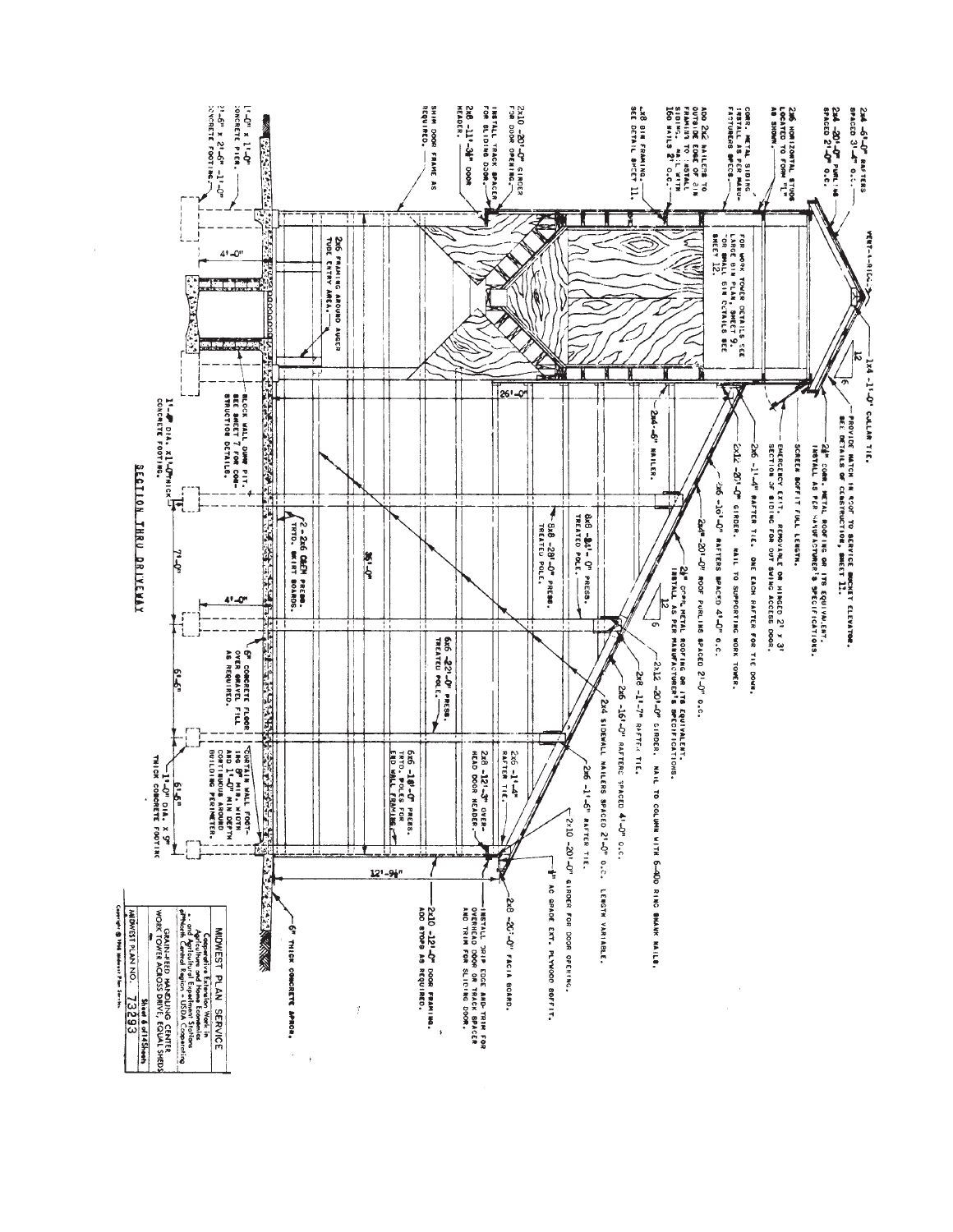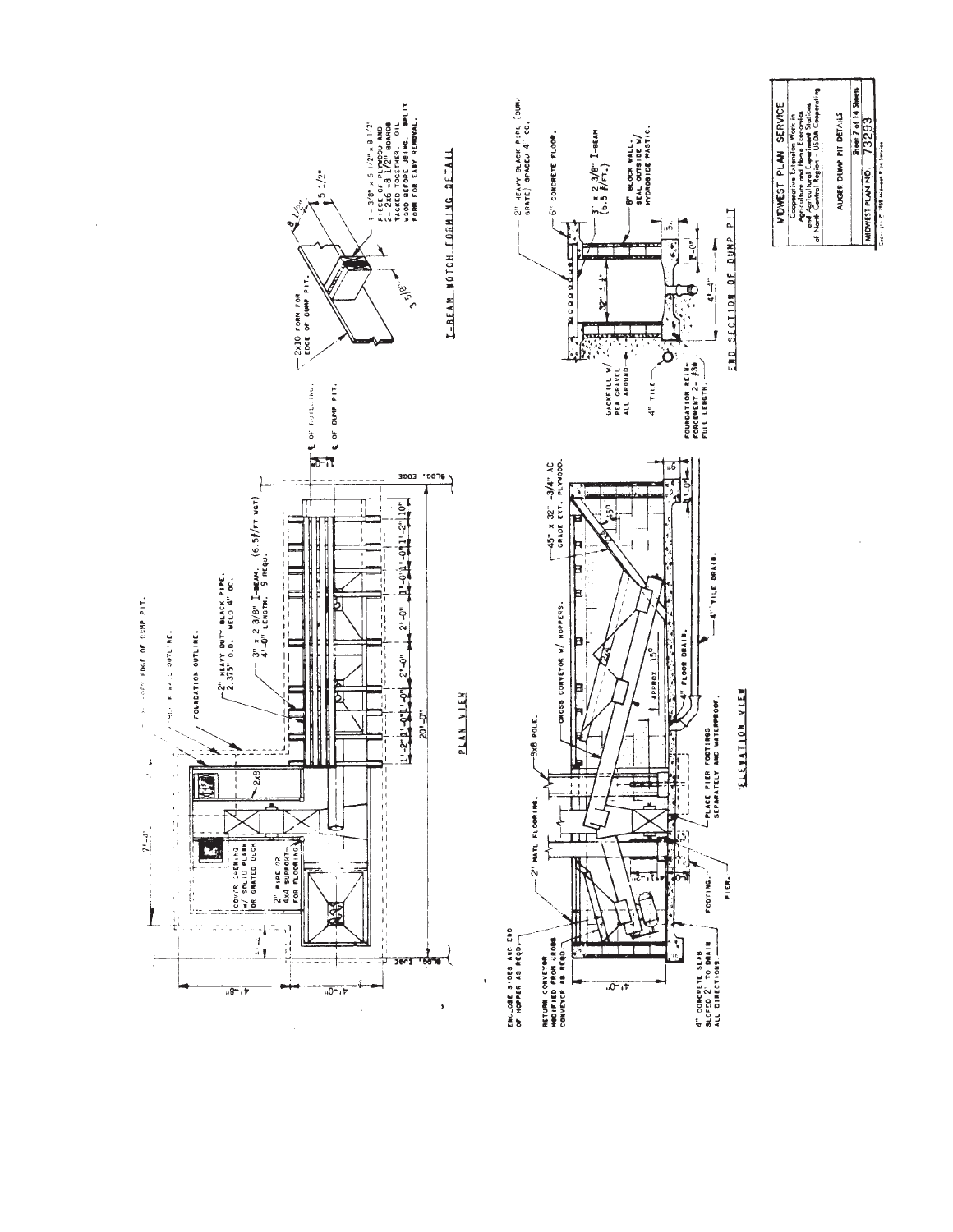**MOPER END PANELS** 









 $\ddot{\ddot{\phi}}$  $\hat{\boldsymbol{\epsilon}}$ 

ï





ဖြ

t

 $\ddot{\phantom{1}}$ 



Sheet Sheets<br>
Corriele in the MN IND.  $\frac{3}{13} \frac{2}{2} \frac{6}{2} \frac{6}{3}$ <br>
Corriele in the statut Pins Section 2

MIOWEST PLAN SERVICE<br>Cooperative Experiency Work in<br>Cooperative Experiency Stricts<br>ord Agricultural Experiment Stricts<br>of bort Central Feilon - USDA Cooperative<br>of bort Central Feilon - USDA Cooperative AUCER DUMP PIT ACCESSORIES

 $\hat{\boldsymbol{\beta}}$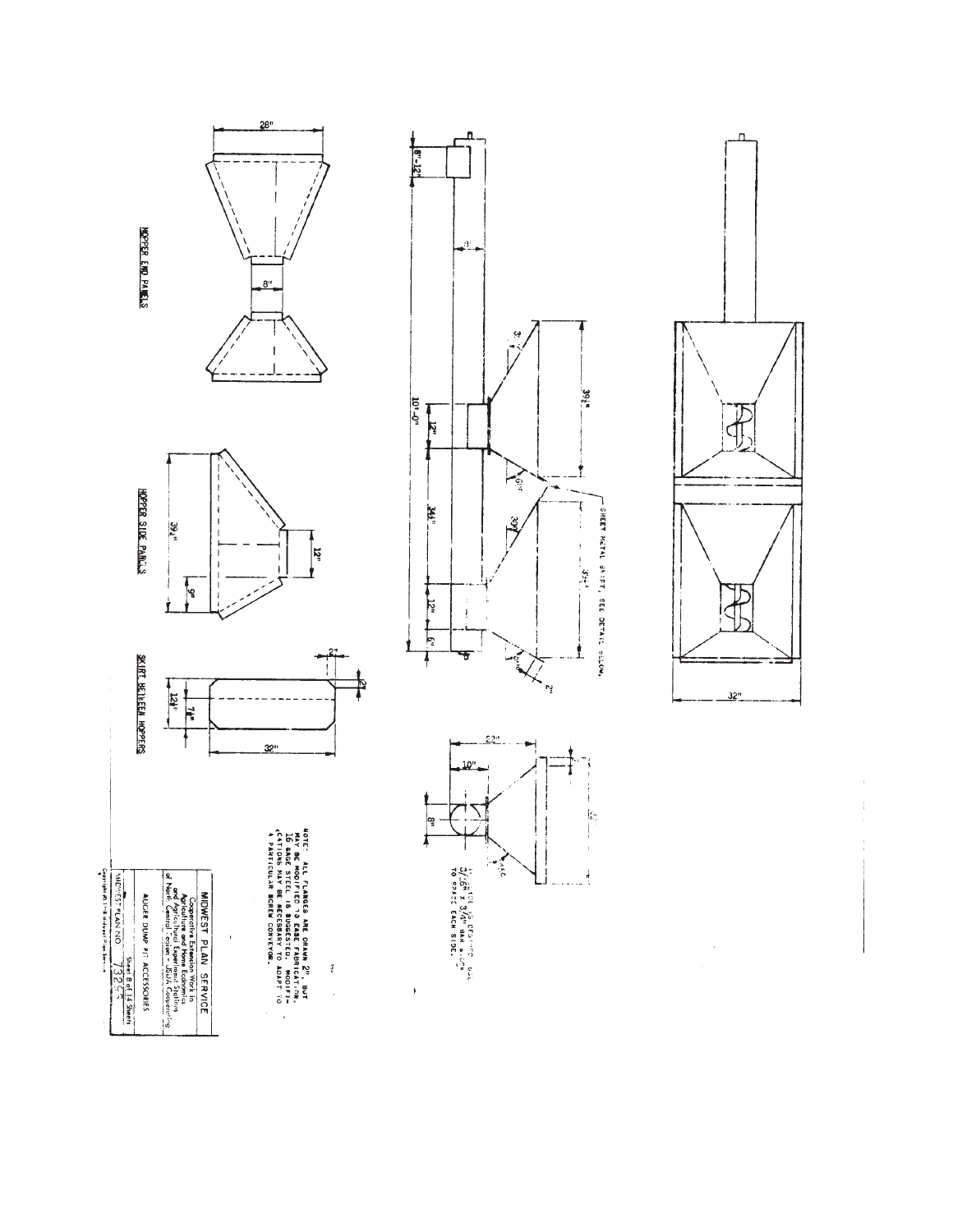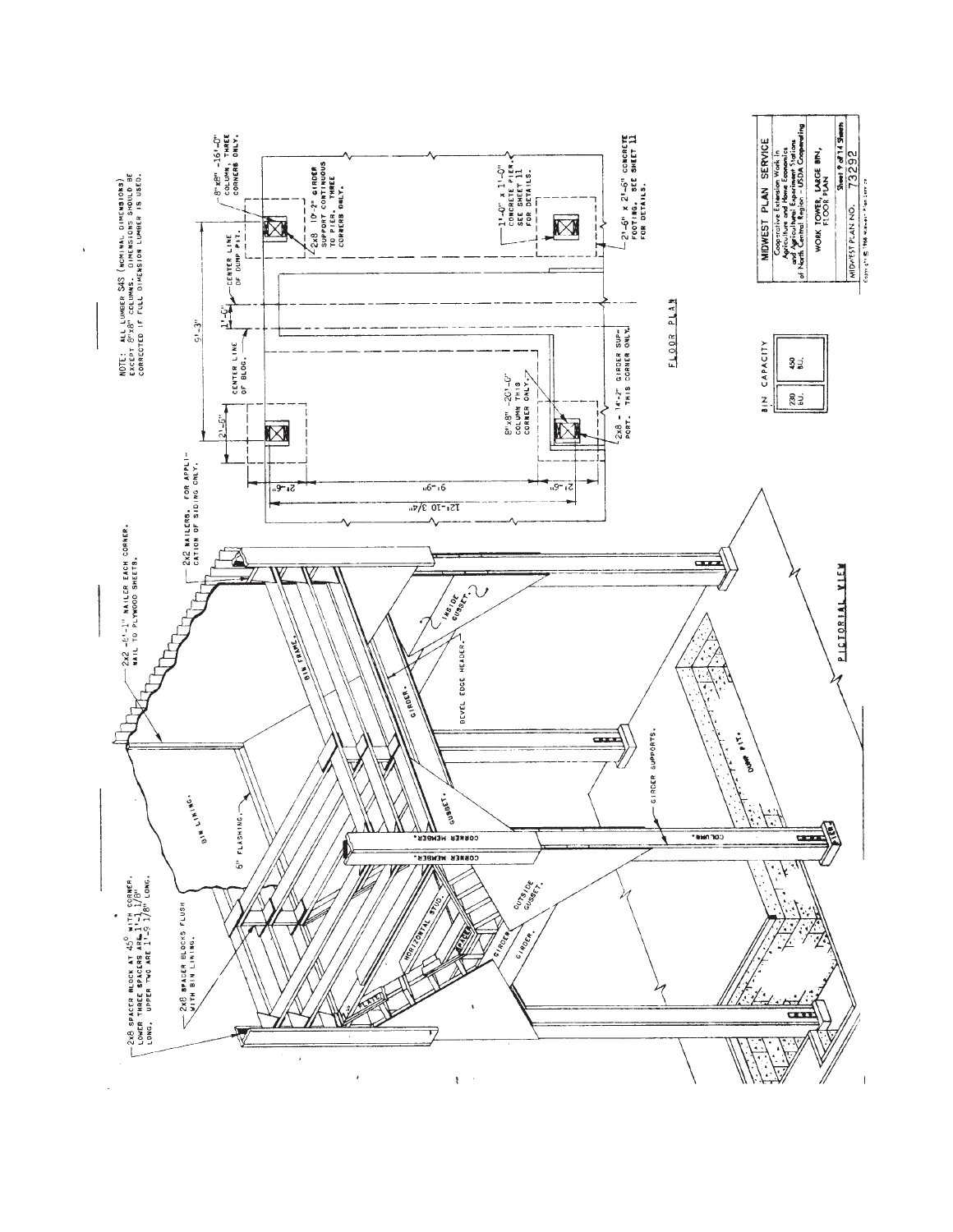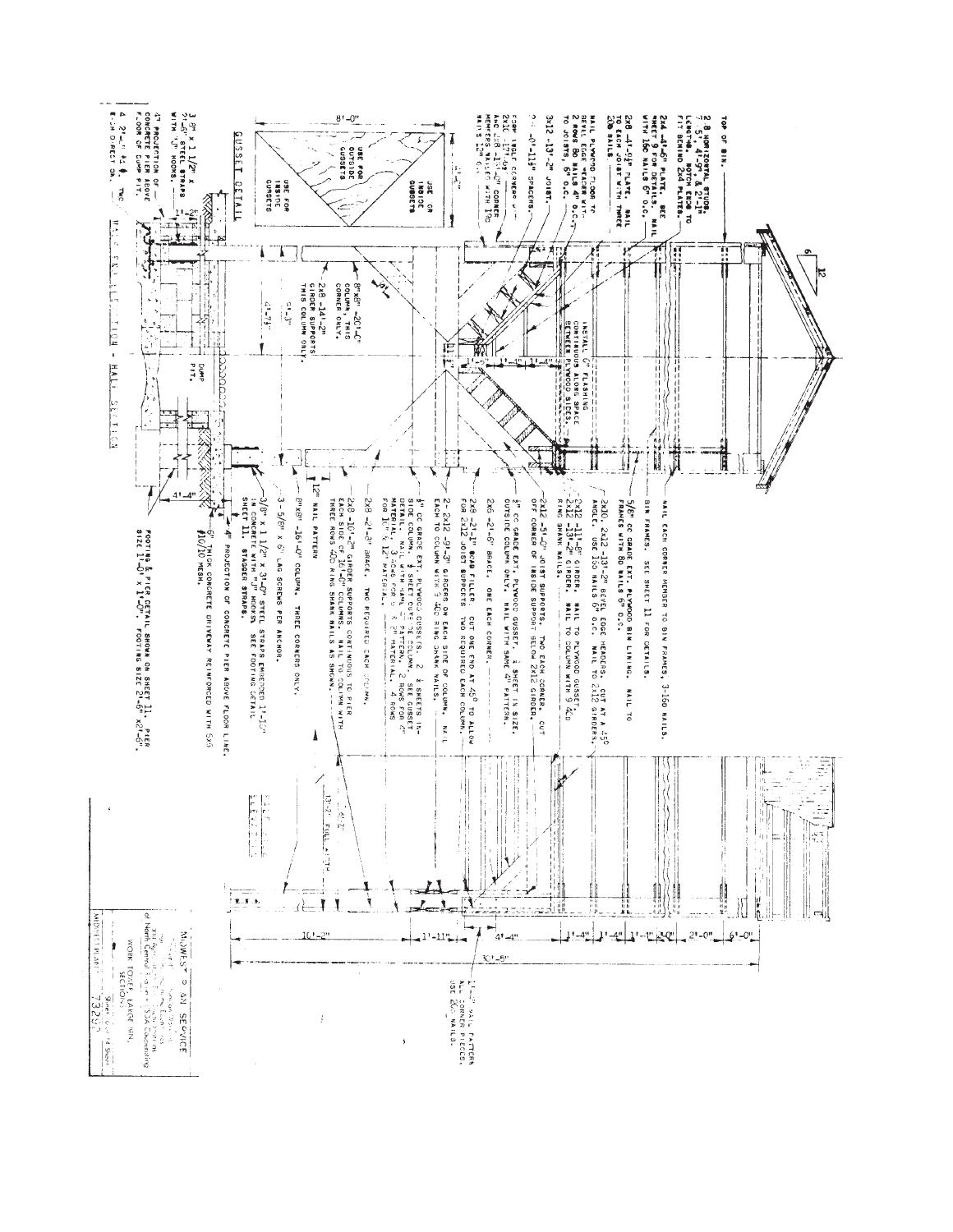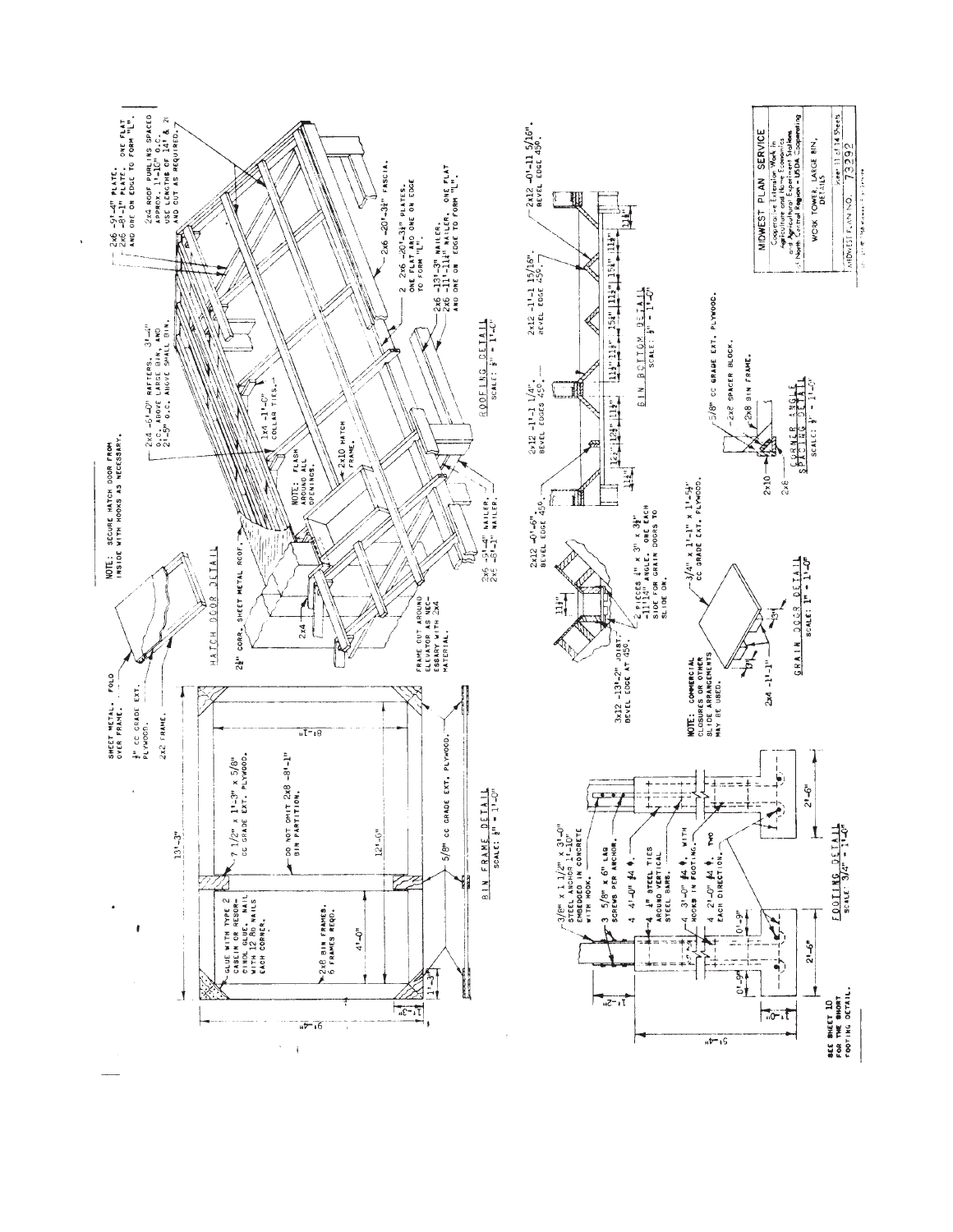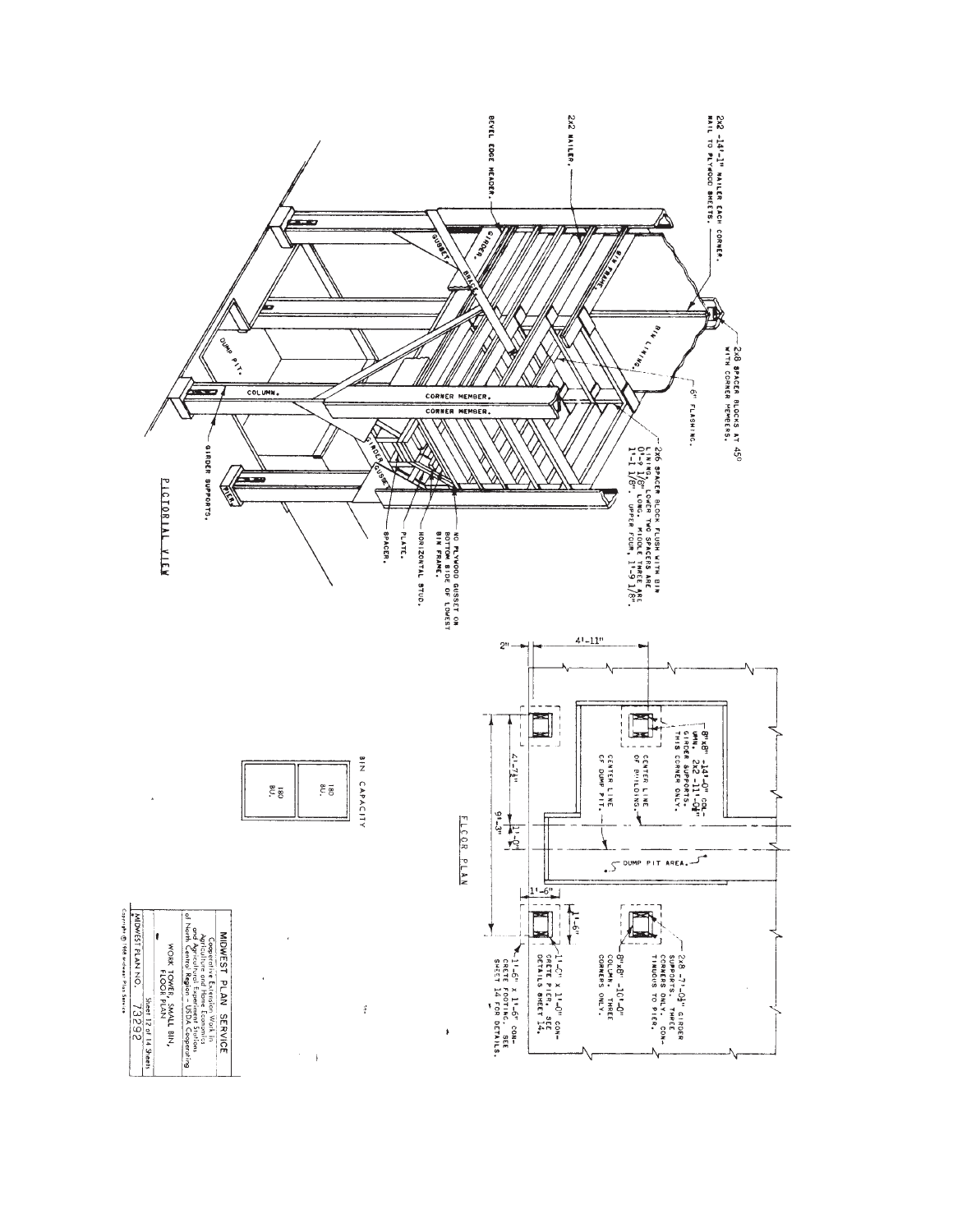